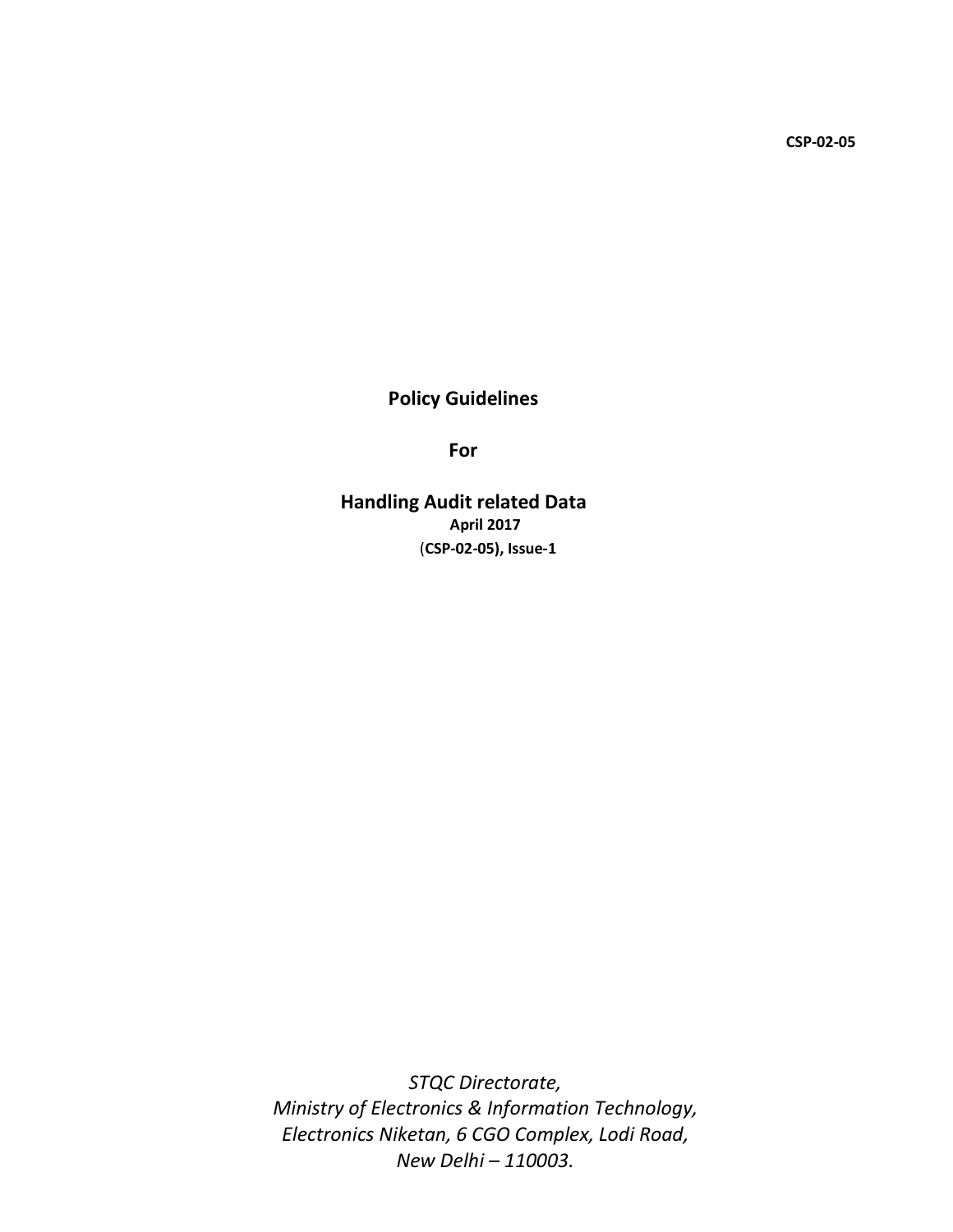### 1. Preamble

In the light of the growth of IT sector in the country, it is a compelling need to build trust in the IT assets & information resources handling critical information; security of information has become more important than ever before with the emergence of cloud it, has therefore become necessary to build trust and confidence on CSPs through application of best practices and compliance to standards in security, PII and performance/service management. While implementing these practices, there may be a number of gaps to the requirement. These gaps can be identified and addressed by auditing the level of information security and other applicable requirements of an organization periodically through validation of information security risks, mitigation measures, controls, policies and procedures in the organization & comparison with the industry best practices. The auditors, during and after the audit assignments, have access to customer sensitive information which may result in leakage of information in case proper policies and processes are not in place.

In order to assist the auditors in having appropriate policies and processes for secure handling of audit related data, an attempt has been made to provide policy guidelines, as a means of assurance to the auditee as well as other stakeholders concerned. This policy is applicable to auditors who are empaneled by STQC and also to those who were empaneled but their empanelment could not continue after certain period. This will also provide guidance to the auditee organization regarding collection, preservation, sharing & disposal of data by the auditor before entering into the contract with auditee.

# 2. Definitions

The term, "Auditor" shall include any organization empaneled (current & past) by STQC for auditing, including vulnerability assessment and penetration testing of computer systems, networks, computer resources & applications of various agencies or departments of the Government, critical infrastructure organizations and those in other sectors of Indian economy.

The term, "Auditee" shall include the directors, officers, employees, agents, consultants, contractors and representatives of Auditee, including its affiliates and subsidiary companies. Auditee is an organization which enters into contract with the auditor for carrying out its information security and service/performance management audit.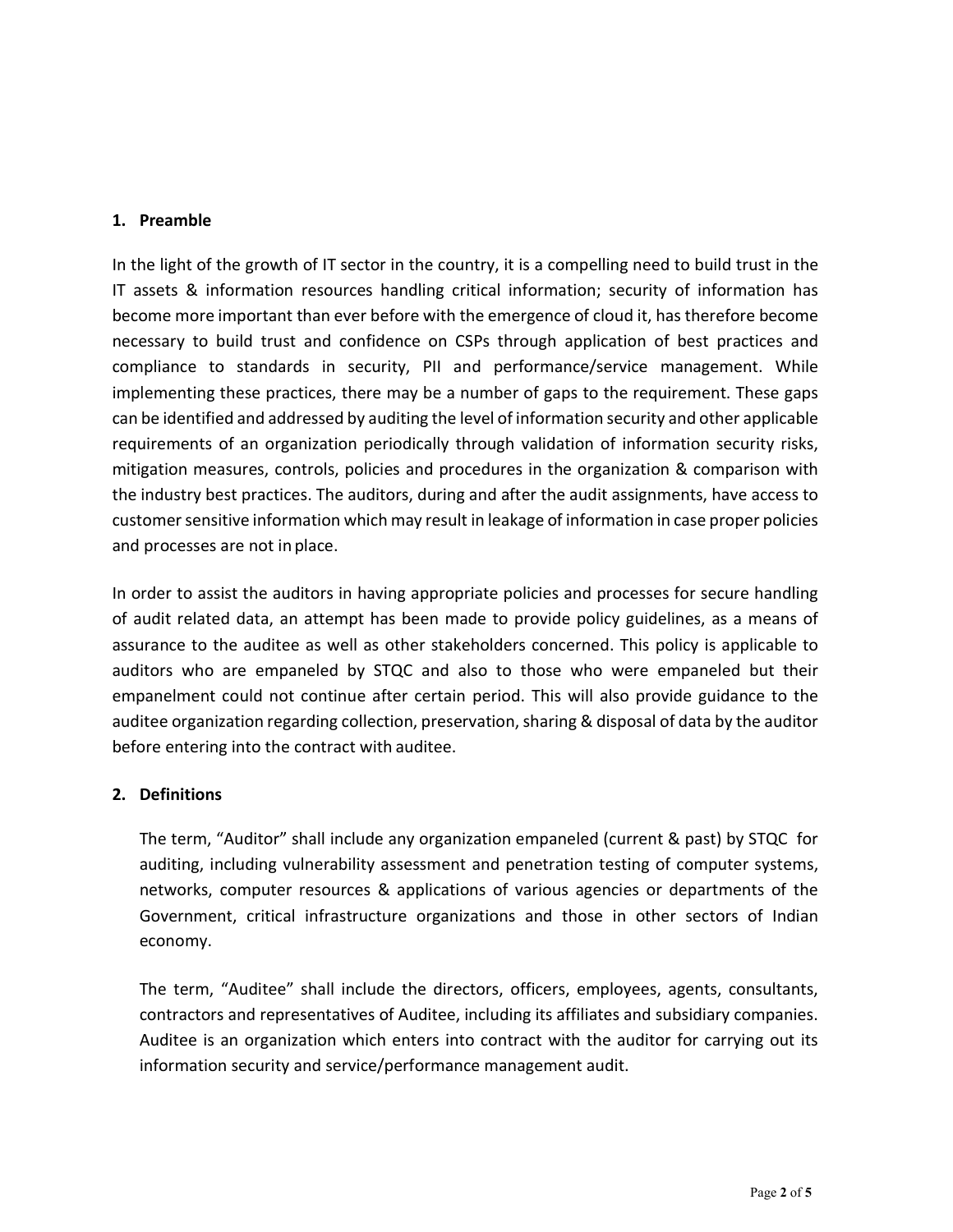# 3. Purpose

The purpose of this document is to provide guidance on:

- 3.1 Mechanism followed for handling, storage, accessing, retention and destroying of Auditee related data
- 3.2 Recommended ways for disclosure & sharing of data within and outside the auditor organization including data sharing with the overseas partners/entities
- 3.3 Secure communication with the auditee organization regarding the audit outcome and related matters
- 3.4 Handling of the incidents where client audit related data is leaked (intentionally or unintentionally)
- 3.5 Key issues regarding Non-disclosure Agreement (NDA)

### 4 Scope

This policy is applicable to:

- 4.1 All STQC empaneled Auditors (current and past)
- 4.2 All employees, contractors and third party personnel having access to auditee related data obtained as a result of engagement by auditor

#### 5 Policy Statements

- 5.1 Mechanism followed for handling, storage, accessing, retention and destroying client data:
	- 5.1.1 The security and confidentiality of the auditee related data should be managed effectively. Processes and procedures should be defined and documented to handle auditee related data during and after the audit.
	- 5.1.2 Devices such as Desktops/Laptops/Tablets/Mobiles/Pen Drives etc. used for conducting the audit should have sufficient security measures implemented , as may be necessary, including use of encryption to prevent data leakage and device theft.
	- 5.1.3 Access to auditee related data should be controlled using appropriate access control mechanisms and the data access should be only on need to know basis.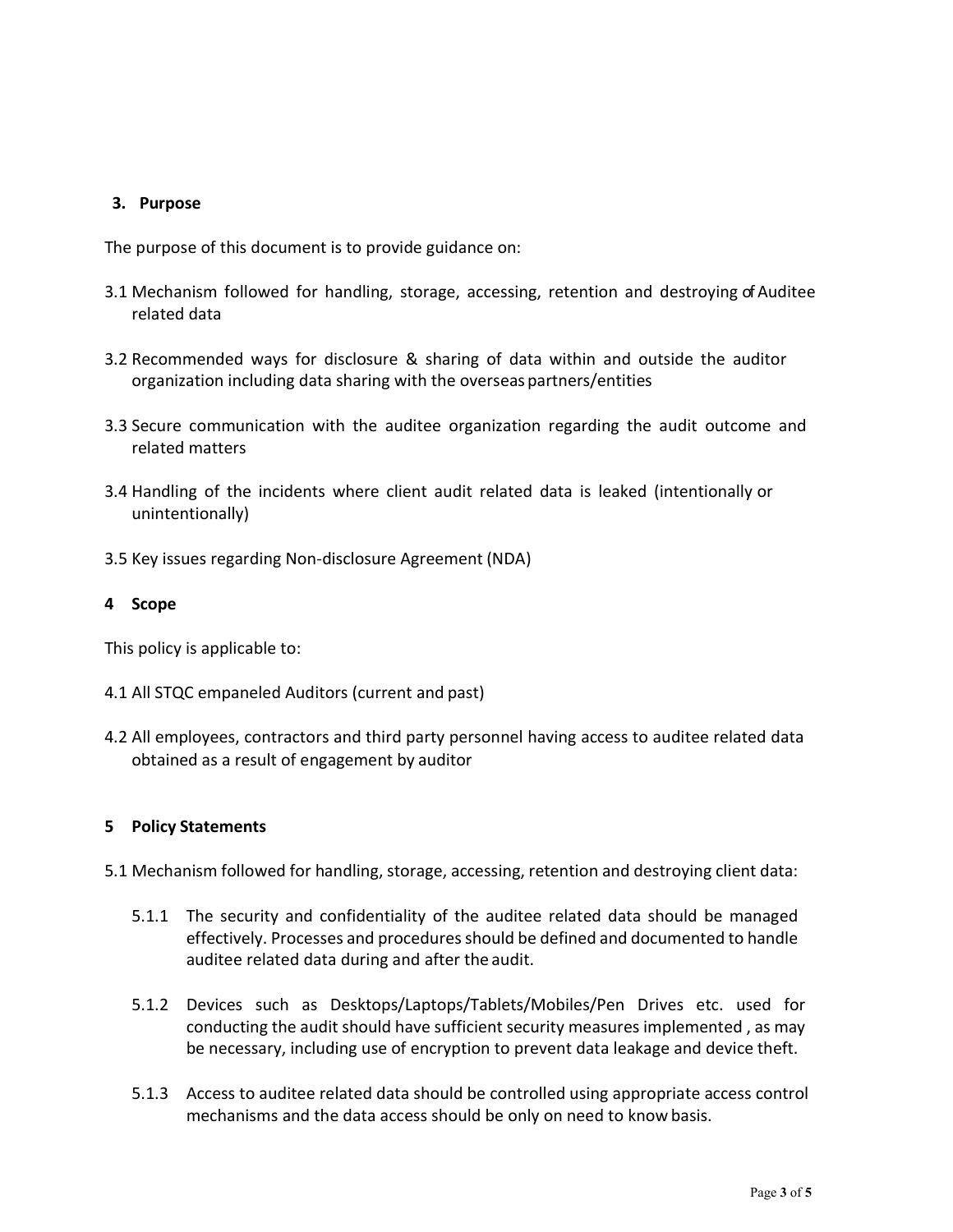- 5.1.4 Project documentation to be archived on an access controlled storage preferably in an encrypted form and should be permanently deleted from the desktop/laptop or other temporary storages (used during the course of audit) after the project completion.
- 5.1.5 Auditee related data should only be retained for specific period of time as in agreement with the auditee and disposed-off as per defined & agreed process. The collection, preservation and disposal of data collected by the auditor should be in accordance with the agreement entered into between Auditor & Auditee. In any case, the auditor will not leak data at any time (during or after the audit) to any third party without the permission of Auditee.
- 5.1.6 Auditee related data should be stored only on systems located in India with adequate safeguards and the auditor should keep the auditee informed of the means & location of storage and seek auditee's consent where necessary.
- 5.2 Recommended ways for disclosure & sharing of data within and outside the auditor organization including data sharing with the overseas partners/entities:
	- 5.2.1 The sharing and disclosure of auditee related data, where necessary, should only be done with prior consent of auditee organization.
	- 5.2.2 The auditee/project related data should not be shared with or disclosed to any overseas partner, unless specifically authorized by the auditee.
- 5.3 Secure communication with the auditee organization regarding the audit outcome and related matters:
	- 5.3.1 The audit outcome & related matters should only be communicated to the specified Point of Contact (POC) of the auditee organization.
	- 5.3.2 The audit report should only be shared using secure methods such as use of passwords, encryption etc.
	- 5.3.3 Audit report should not be shared / hosted on online internet file services, online sharing platforms and cloud services, unless the service is under technical and administrative control of the auditing organization or as specifically authorized by the auditee.